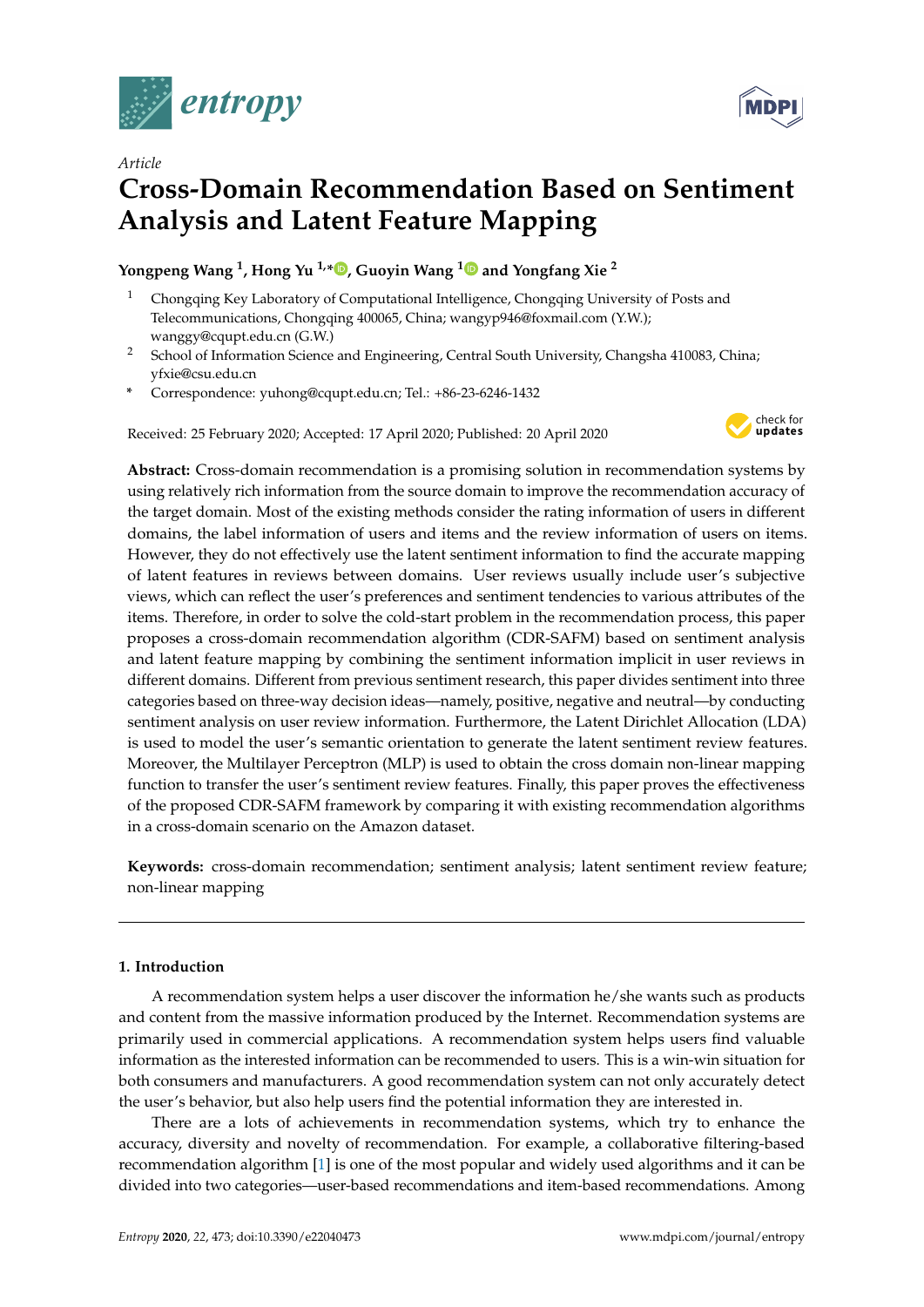model-based collaborative filtering methods, matrix factorization [\[2\]](#page-13-1) technology is popular because it is extremely scalable and easy to implement. The accuracy of the matrix factorization recommendation to a great extent depends on the rating matrix. However, in real life, with the rapid growth of users and items, the rating matrix is very sparse, which has a great impact on the recommendation of new users and new items. Thus, the cold-start and data sparsity problems in the recommendation process arise.

Recently, more and more researchers [\[3\]](#page-13-2) have researched cross-domain recommendation by introducing the concepts of source domain and target domain in order to solve the problem of data sparsity and cold-start in the single-domain recommendation process. The purpose of cross-domain based recommendation is to use the richer information in multiple domains than in a single-domain and to transfer the knowledge between different domains effectively based on the idea of transfer learning. One of the key assumptions that cross-domain recommendation can work is that there exist consistency or correlation between users' interest preferences or item features between domains. This hypothesis is also supported by some research work. The cross-domain recommendation utilizes the consistency or correlation between domains, such as the intersection of users and items, the similarity between user interests, the similarity between item features, and the relationship between latent factors, and so forth, to make up for the problem of insufficient information in the target domain.

However, the existing cross-domain recommendation methods are only based on the sharing and transfer of knowledge in the text information such as rating, tag or review, and ignore the latent sentiment information in the review. User reviews usually include user's subjective views, which can reflect the user's preferences and sentiment tendencies to various attributes of the item. Fully mining and using the implied sentiment information is helpful to solve the cold-start problems and data sparsity in the process of cross-domain recommendation. The existing cross-domain recommendation algorithms using user reviews do not make full use of the sentiment information in these reviews. They mixed positive sentiment, neutral sentiment and negative sentiment together to realize knowledge transfer, which will weaken or even lose some sentiment information of users, especially negative sentiment. Therefore, it has a great significance to make cross-domain recommendations by combining the user's sentimental features implicit in the review information.

To address the problem of cold-start in the process of recommendation, we propose a cross-domain recommendation algorithm based on sentiment analysis and latent feature mapping (shorted by CDR-SAFM ) in this paper, by combining with the implicit sentiment information in user reviews. First, this paper divides the sentiment of user review information into three categories based on the theory of three-way decisions [\[4,](#page-14-0)[5\]](#page-14-1), namely positive, negative and neutral. Then, the Latent Dirichlet Allocation method is used to model users' semantic orientation to generate users' latent sentiment review features. Finally, the Multi-Layer Perceptron method is used to obtain the cross-domain non-linear mapping function to transfer the user's sentiment review features. The main contributions are concluded as follows:

- A novel algorithm for cross-domain recommendation named CDR-SAFM is proposed for cold-start users in target domain. It employs sentiment analysis and latent feature mapping and it can transfer latent sentiment review feature from source domain to target domain and make recommendation for cold-start users in target domain.
- Basing on the idea of three-way decisions, we take into account neutral sentiment to generate the latent sentiment review feature from both the source and target domains, which can affect ratings in the two domains.
- The LDA models is used to generate user latent review features. When generating features, we consider the sentiment information from reviews, and generate the user sentiment review features in different domains.
- The Multi-layer Perceptron is employed to accurately map the latent sentiment review feature from the source domain to the target domain, which improves recommendation accuracy.

The rest of the paper is organized as follows. Section [2](#page-2-0) introduces the related work. In Section [3,](#page-3-0) the preliminary work is reviewed. A detailed description of our algorithm is stated in Section [4.](#page-5-0)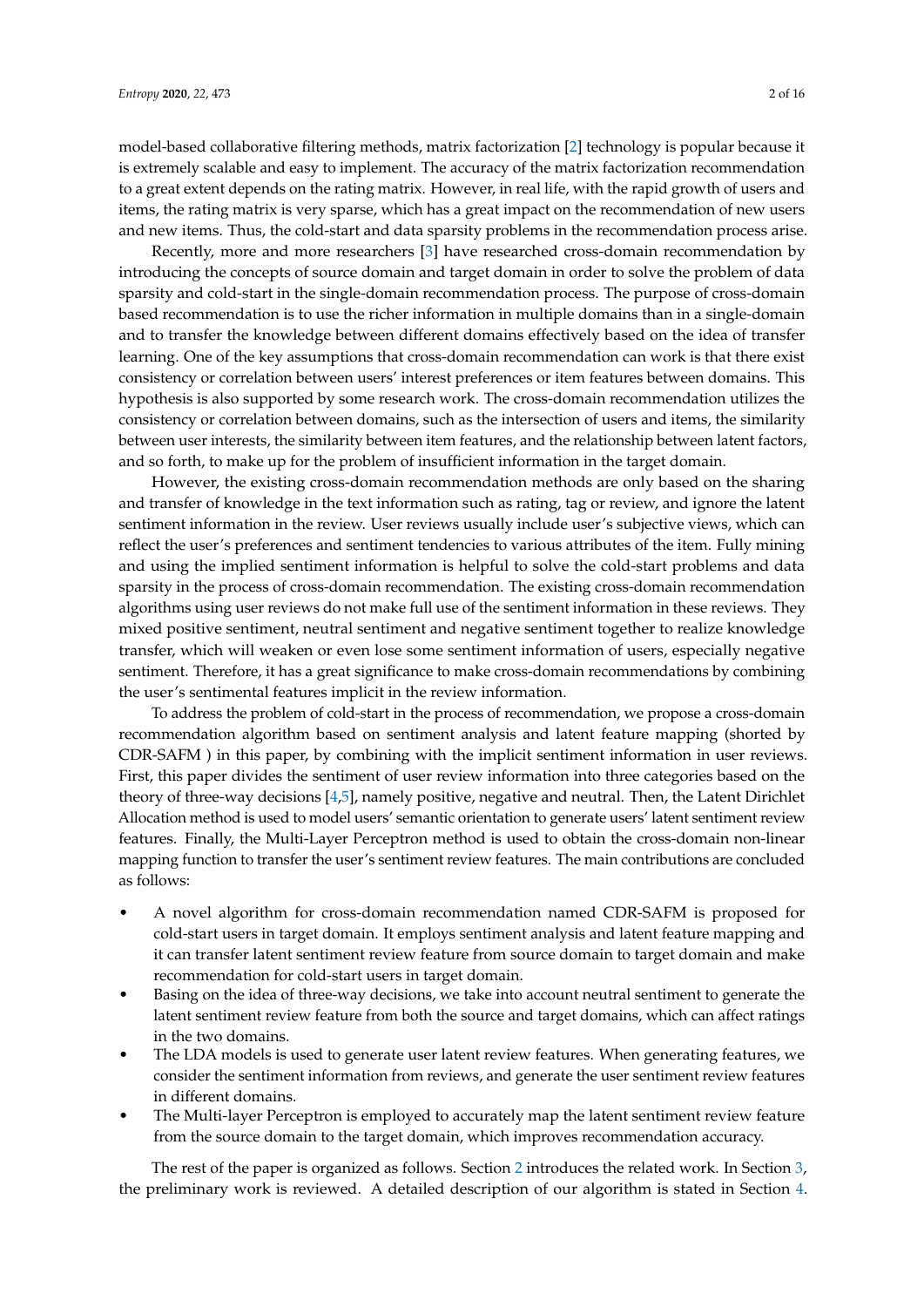Subsequently, in Section [5,](#page-10-0) we discuss experimental settings and the comparative results. Finally, we conclude the paper in Section [6.](#page-13-3)

# <span id="page-2-0"></span>**2. Related Work**

Aiming at the cold-start problem caused by too sparse rating matrices in different domains, some scholars [\[6–](#page-14-2)[8\]](#page-14-3) tried to use the common users in the two domains as bridges, using the data in the auxiliary domain to solve the cold start problem in the target domain by feature mapping. Pan and Yang [\[6\]](#page-14-2) learned a transformation matrix based on the feature representation of common users in the two domains, and realized the mapping of features between different domains. The transformation matrix implements a linear mapping, and the mapping relationship of features in different domains may be non-linear. Then, Xin et al. [\[7\]](#page-14-4) modeled a non-linear feature mapping function through a multi-layer perceptron, and obtained a better mapping effect than the transformation matrix. Wei et al. [\[8\]](#page-14-3) implemented the recommendation of e-commerce website products to social networking sites through common users and the recommendations for cold-start users are made through the mapping of user features.

Moreover, in order to make full use of the hidden user and item relationships between domains, some works  $[9-11]$  $[9-11]$  proposed combining them with transfer learning. For example, Jiang et al.  $[9]$ connected different domains with each other through social networks, forming a hybrid graph with a social network-centric star structure, and used a random walk algorithm to predict the user and item relationship. In addition, some scholars [\[12](#page-14-7)[–14\]](#page-14-8) try to analyze the behavior of users in multiple social web platforms. The semantic relationships of items in each domain are also used for knowledge transfer. Yang et al. [\[15\]](#page-14-9) introduced the tag system into the cross-domain recommendation, and successfully implemented the cold-start problem of recommending, that is, to recommend movies to the new user based on the blog posts on Weibo. The basic idea of the work is to use the semantic relationship between tags on user blog posts and movie tags as a bridge to associate users with movies, and then it predicts user preferences based on graph models. Shi et al. [\[16\]](#page-14-10) proposed a cross-domain recommendation algorithm for collaborative filtering with fused labels. The model first uses the rich label information in the labeling system that the user has labeled the item to calculate the user-user similarity matrix and the item-item similarity matrix. Then it uses the information as a smoothing term to improve the probability matrix decomposition model PMF [\[17\]](#page-14-11). The trained user and item feature vectors can also satisfy the similarity relationship between users and items on the basis of minimizing the error between the predicted rating and the actual rating. Kumar et al. [\[18\]](#page-14-12) used the Latent Direchlet Allocation (LDA) topic model [\[19\]](#page-14-13) to model the user's tagging information to build a user feature topic sharing space shared by different domains and then, based on this space, to find users with similar preferences in different domains and implement cross-domain recommendation.

Furthermore, Song et al. [\[20\]](#page-14-14) believed that, compared with the rating information, the user review information cannot only express the user's preferences for the item, but also cover other user interest preferences. Therefore, they proposed a joint tensor decomposition model based on review information for cross-domain recommendation. The model is trained by using the AIRS method rating information proposed in Reference [\[21\]](#page-14-15), analyzing user reviews from multiple different angles, and obtaining the user's rating and degree of interest at each angle. This is achieved by sharing feature vectors in the source and target domain Knowledge transfer. Hu et al. [\[22\]](#page-14-16) aimed at the problem of data sparseness and integrated auxiliary information such as product reviews and news headlines to form a hybrid filtering method transferring knowledge from other source domains, such as improving movie recommendations with knowledge in the book domain, and thus forming a transfer of learning methods.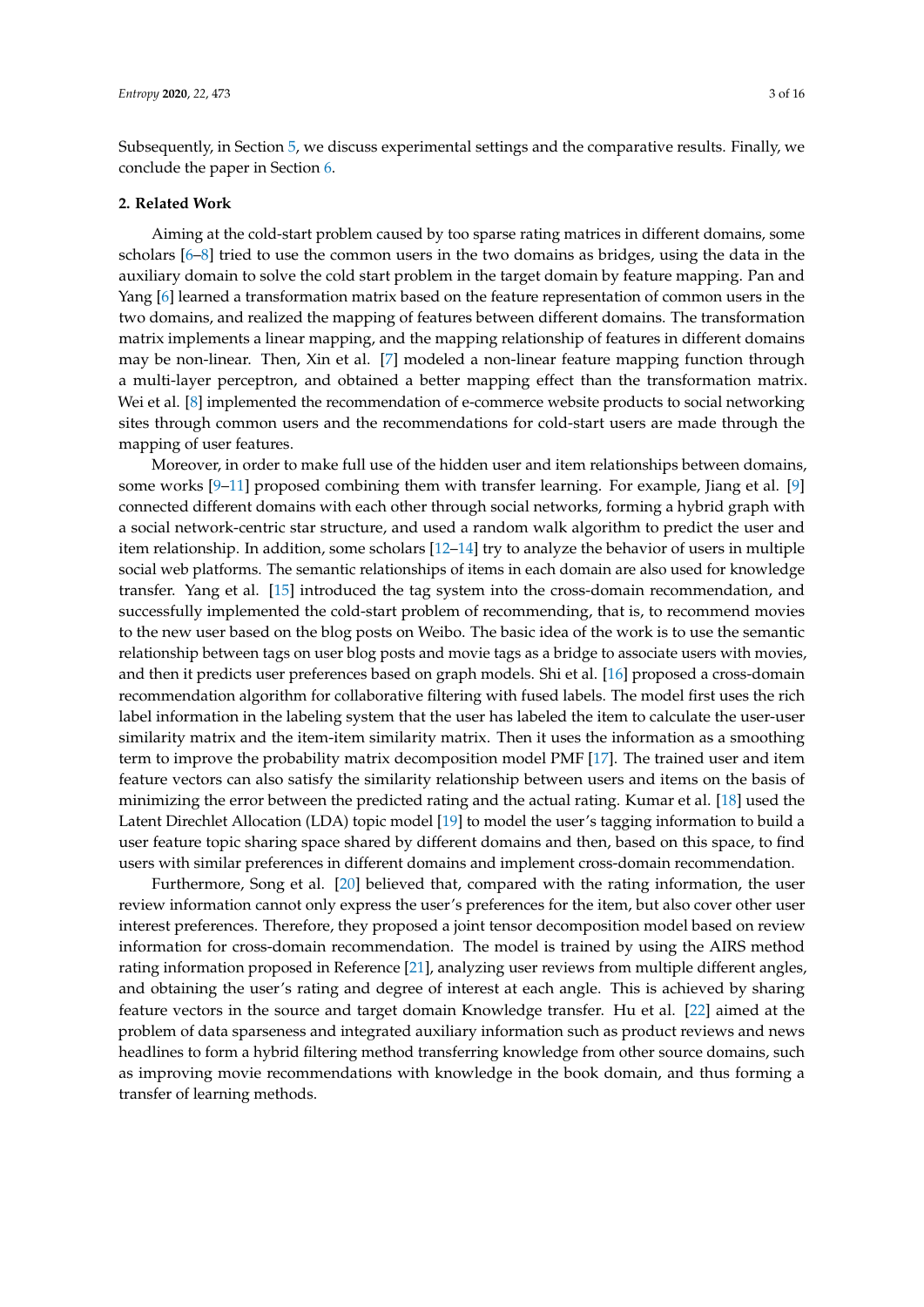# <span id="page-3-0"></span>**3. Preliminary Work**

# *3.1. Sentiment Analysis*

Text sentiment analysis refers to the process of analyzing, processing, and extracting subjective text with emotion using natural language processing and text mining technology [\[23\]](#page-14-17). The sentiment analysis task can be divided into chapter level, sentence level, word or phrase level according to its analysis granularity; according to its processing text category, it can be divided into sentiment analysis based on product reviews and sentiment analysis based on news reviews; according to its research tasks types can be divided into sub-problems such as sentiment classification, sentiment retrieval and sentiment extraction.

Sentiment classification refers to the identification of subjective text in a given text, whether it is positive or negative, which is the most researched in the field of sentiment analysis. There are usually a lot of subjective texts and objective texts in network texts. Objectivity text is an objective description of things, without emotion color and emotional tendency, and subjective text is the author's views or ideas on various things, with emotional tendencies such as the author's likes and dislikes. The object of sentiment classification is subjective text with emotional tendency, so emotion classification must first be subjective and objective classification of text. The subjective and objective classification of texts is mainly based on the recognition of sentiment words. Using different text feature representation methods and classifiers for classification, subjective and objective classification of web texts in advance can improve the speed and accuracy of sentiment classification. Looking at the current research work on subjective text sentiment analysis, the main research ideas are divided into semantic-based sentiment dictionary methods and machine learning-based methods.

In the semantic-based sentiment dictionary method, the construction of sentiment dictionary is the premise and basis of sentiment classification. At present, it can be classified into four categories: general sentiment words, degree adverbs, negative words, and domain words. The construction method of emotional dictionaries is to use existing electronic dictionary extensions to generate emotional dictionaries. English is mainly based on the expansion of the English dictionary WordNet to form SentiWordNet lexicon. Hu and Liu [\[24\]](#page-14-18) have manually established the seed adjective vocabulary and used the synonymous relationship between words in WordNet to determine the emotion tendency of emotion words, and use this to judge the emotional polarity of the point of view.

The tendency calculation of semantic-based sentiment dictionaries is different from the machine learning algorithms that require a large number of training datasets. It mainly analyzes the special structure and sentiment tendency words of text sentences by using sentiment dictionary and sentence lexicon, and uses weight algorithm instead of traditional manual discrimination or simply statistical method for sentiment classification. Emotional words with different sentiment intensity are assigned different weights, and then weighted summation is performed.

Finally, the threshold is determined to judge the tendency of the text. In general, the weighted calculation result is positive to indicate positive tendency; the result is negative to indicate negative tendency, and the score is zero to indicate no tendency. Compared with the classification algorithm based on machine learning, the sentiment dictionary-based method is a coarse-grained tendency classification method, but because it does not rely on a well-labeled training set, implementation is relatively simple. It can effectively and quickly classify sentiment for web texts in universal fields.

Sentiment analysis has been widely used in recommendation systems. Calculating the sentiment orientation of user reviews has been studied by some researchers. Diao [\[25\]](#page-14-19) built a language model component in the JMARS model they proposed to capture hidden points in reviews. Zhang [\[26\]](#page-15-0) performed phrase-level sentiment analysis on user reviews to extract clear product features and user opinions to generate interpretable recommendation results. Li [\[27\]](#page-15-1) proposed a SUIT model for sentiment analysis using both text themes and user items. In this article, we apply sentiment analysis to cross-domain recommendation tasks, focusing on finding latent sentiment review features of users and mapping them from the source domain to the target domain.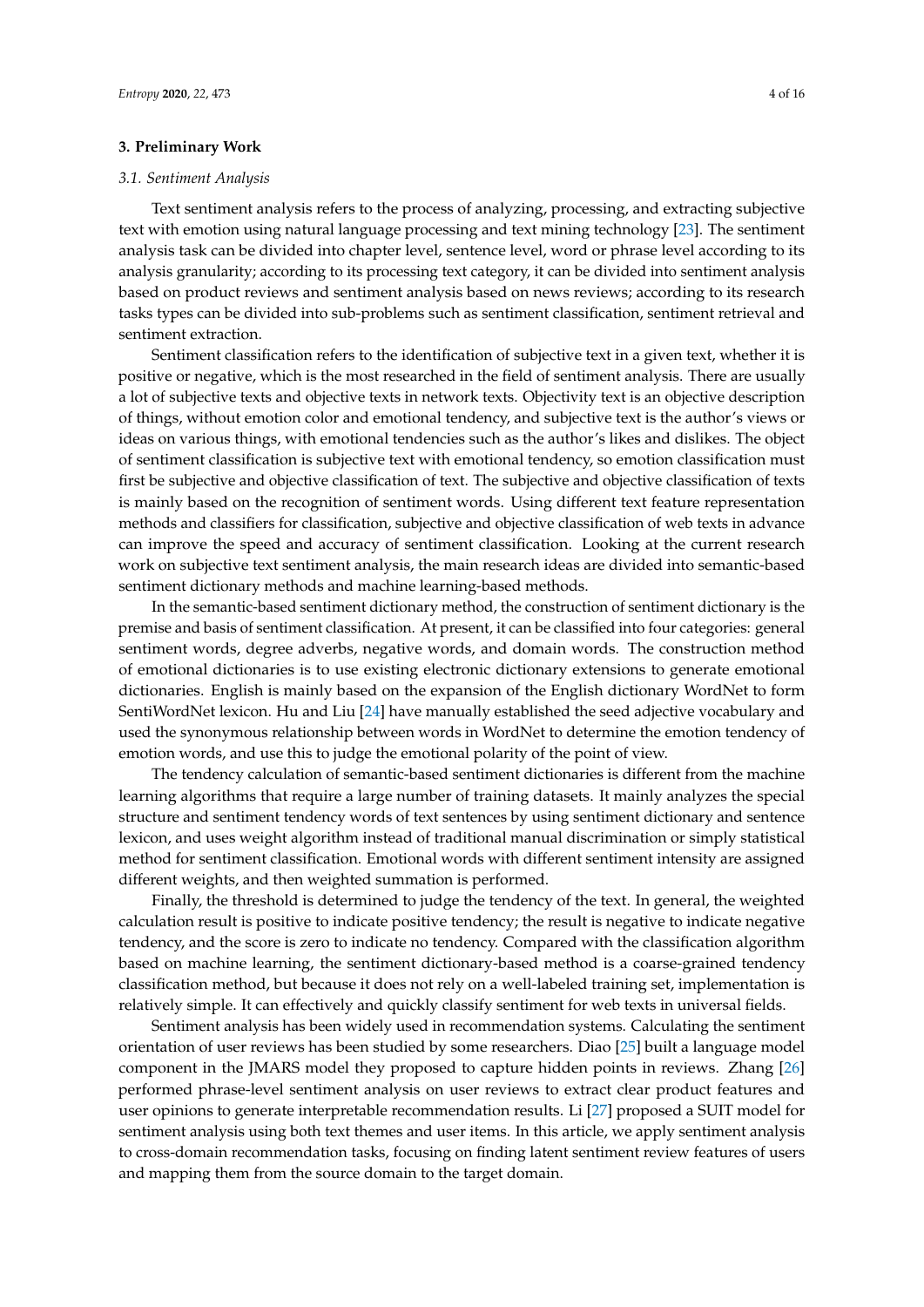#### *3.2. Topic Model*

In natural language processing, the Latent Dirichlet Allocation (LDA) [\[19\]](#page-14-13) is a powerful and practical tool for analyzing large text documents. Latent Dirichlet Allocation is also a common method to solve the cold start problem. LDA can automatically cluster words into topics and discover relationships between documents from a dataset. It assumes that the authors of the resource have multiple themes; based on their vocabulary, the author chooses specific vocabulary to describe their topic. Formally, resources are distributed on topics and topics are distributed on vocabularies. Vocabulary consists of different words in the corpus.

As shown in Figure [1,](#page-4-0) the symbolic representation of standard LDA is shown. *ϕ* refers to the representation of topic in vocabulary, and *θ* refers to the distribution of resources across topics. Variables *α* and *β* are hyperparameters of the model. Parameter *α* controls the distribution of resources on topics, and parameter *β* controls the distribution of topics in vocabulary. Variable *z* represents subject assignment, while variable *w* is the observed word. *R* is the number of resources in the corpus, and *N* is the number of words in the resources. Parameter *K* indicates the number of topics suitable for corpus. *K* is allocated during initialization. Among the variables, only *w* is the observation variable and the rest is the latent variable.

<span id="page-4-0"></span>

**Figure 1.** Standard Latent Dirichlet Allocation (LDA).

The process of LDA starts from the sampling of topic *z*. Based on topic *z*, the word *w* is obtained by sampling  $\varphi$  with a polynomial, which is described as follows (1)–(5):

$$
\varphi(w_i|k,\beta) = \frac{n(w_i,k) + \beta}{\sum_{w \in V} n(w,k) + (\beta - 1)}.
$$
\n(1)

$$
\theta(k|d,\alpha) = \frac{n(r,k) + \alpha}{\sum_{k \in K} n(r,k) + (\alpha - 1)}.
$$
\n(2)

Variable *k* represents the *k* topic of model sampling, and  $\varphi(w_i|k,\beta)$  calculates the probability that word  $w_i$  is the *k* topic in the dictionary.  $n(w_i, k)$  indicates the number of occurrences of word  $w_i$ assigned to topic *k*.  $\theta(k|d, \alpha)$  calculates the probability of document *d* for topic *k*.  $n(r, k)$  is the number of times resource *r* is assigned to topic *k*. The joint distribution of the model is as follows:

$$
p(\theta, z, w | \alpha, \beta) = p(\theta | \alpha) \prod_{n=1}^{N} p(z_n | \theta) p(w_n | z_n, \beta).
$$
 (3)

$$
p(\theta, z | w, \alpha, \beta) = p(\theta, z, w | \alpha, \beta) p(w | \alpha, \beta).
$$
 (4)

Equation (4) is used to infer markers, but it is difficult to calculate the real posterior distribution. Gibbs sampling is used to estimate the posterior distribution in order to deal with the difficulty. Gibbs sampling starts by randomly assigning a word to a topic. In subsequent iterations, it assigns a word to a topic based on the following equation:

$$
p(z_i = k | z_{-i}, w, \theta) = \frac{n(w_i, k)_{-i} + \beta}{\sum_{w \in V} n(w, k) + (\beta - 1)} \times \frac{n(r, k)_{-i} + \alpha}{\sum_{k \in K} n(r, k) + (\alpha - 1)}.
$$
(5)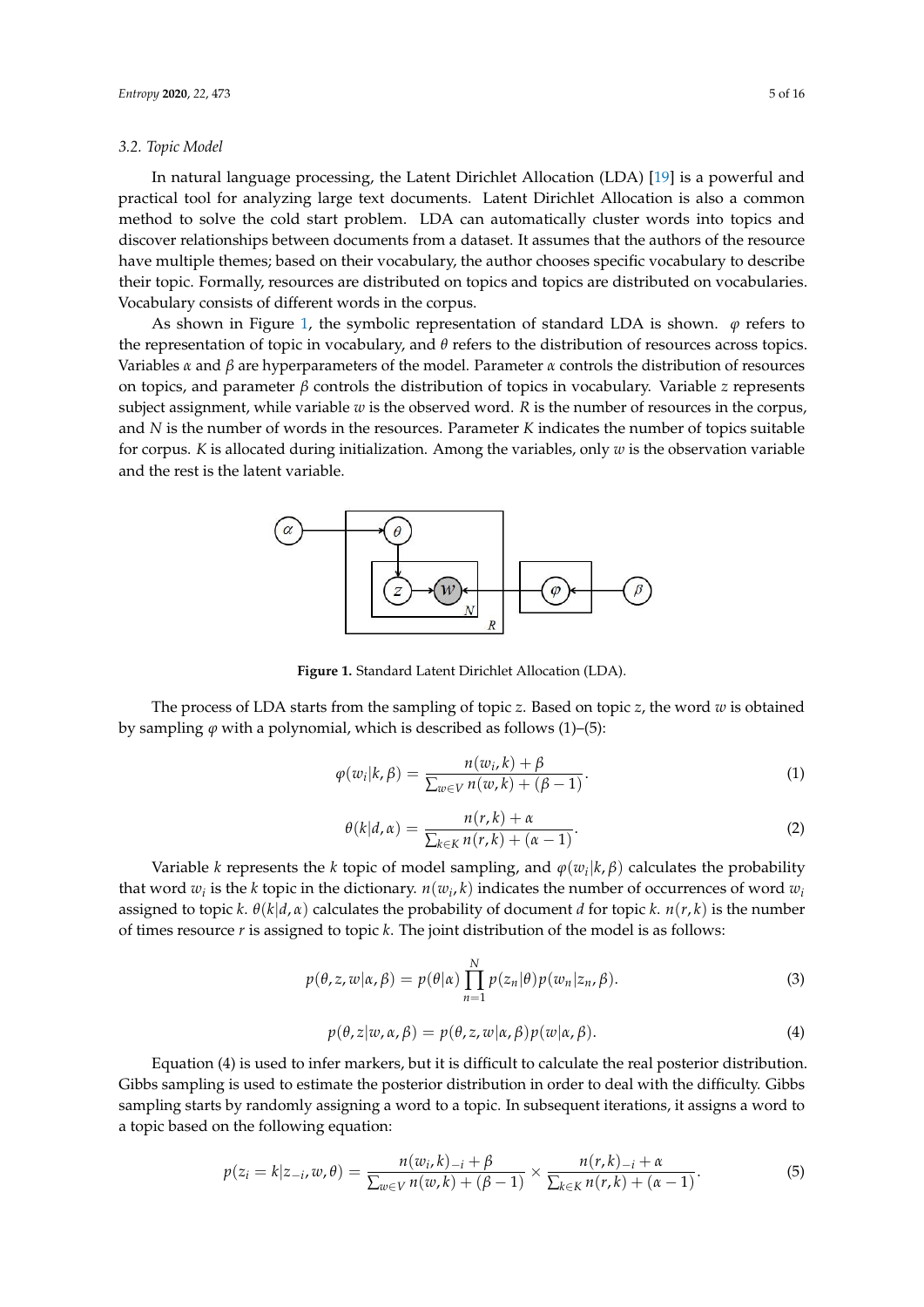where *n*(*w<sup>i</sup>* , *k*)−*<sup>i</sup>* represents the number of times a word *w<sup>i</sup>* appears in topic *k* without including the currently assigned task.

# <span id="page-5-0"></span>**4. The CDR-SAFM Algorithm**

# *4.1. Notations*

We suppose that there are two domains sharing the same user. Users who appear in one domain can appear in another domain. In this sense, the two domains share the same user. Without losing generality, one domain is called the source domain. The other is called the target domain.

Define the recommended objects in the target domain as items. Let  $U = \{u_1, u_2, ..., u_{|U|}\}\$ represent the common users of source domain and target domain, that is overlapping users. Let  $J_S = \{i_1, i_2, ..., i_{|J_S|}\}$  and  $J_T = \{l_1, l_2, ..., l_{|J_T|}\}$  be the item sets from the source and target domains respectively. The user review dataset is represented as  $SR_{U} = \{r_{u_1}, r_{u_2}, ..., r_{u_{|U|}}\}$  in source domain and  $TR_U = \{r_{u_1}, r_{u_2}, ..., r_{u_{|U|}}\}$  in target domain, where  $r_{u_i}$  is all of reviews of user  $u_i$  in the corresponding domain. Similarly, we let  $TR_I = \{r_{i_1}, r_{i_2}, ..., r_{i_{|J_T|}}\}$  denote the item review dataset in target, where  $r_{i_j}$ is all of reviews which item  $i_j$  acquired in target domain.  $R^s$  and  $R^t$  be two rating matrices from the source and target domains respectively, where  $R_{ij}^s$  is the rating that user  $u_i$  gives to item  $i_j$  in the source domain and  $R_{ij}^t$  is the corresponding rating in the target domain.

#### *4.2. Problem Formulation*

Given the review information *SR<sup>U</sup>* and *TR<sup>U</sup>* of two domains, and overlapping user sets *U* across domains, we aim to analyze the sentiment information of the source domain and the target domain, use the common user as a bridge to realize the knowledge transfer from the source domain to the target domain, and solve the problem of rating prediction of cold-start users in the target domain. For this purpose, we propose a cross-domain recommendation algorithm, CDR-SAFM, based on sentiment analysis and latent feature mapping. This framework contains three major steps, that is, latent sentiment review features modeling, latent sentiment review features mapping and cross-domain recommendation, as illustrated in Figure [2.](#page-5-1)

<span id="page-5-1"></span>

**Figure 2.** Illustrative diagram of the CDR-SAFM algorithm.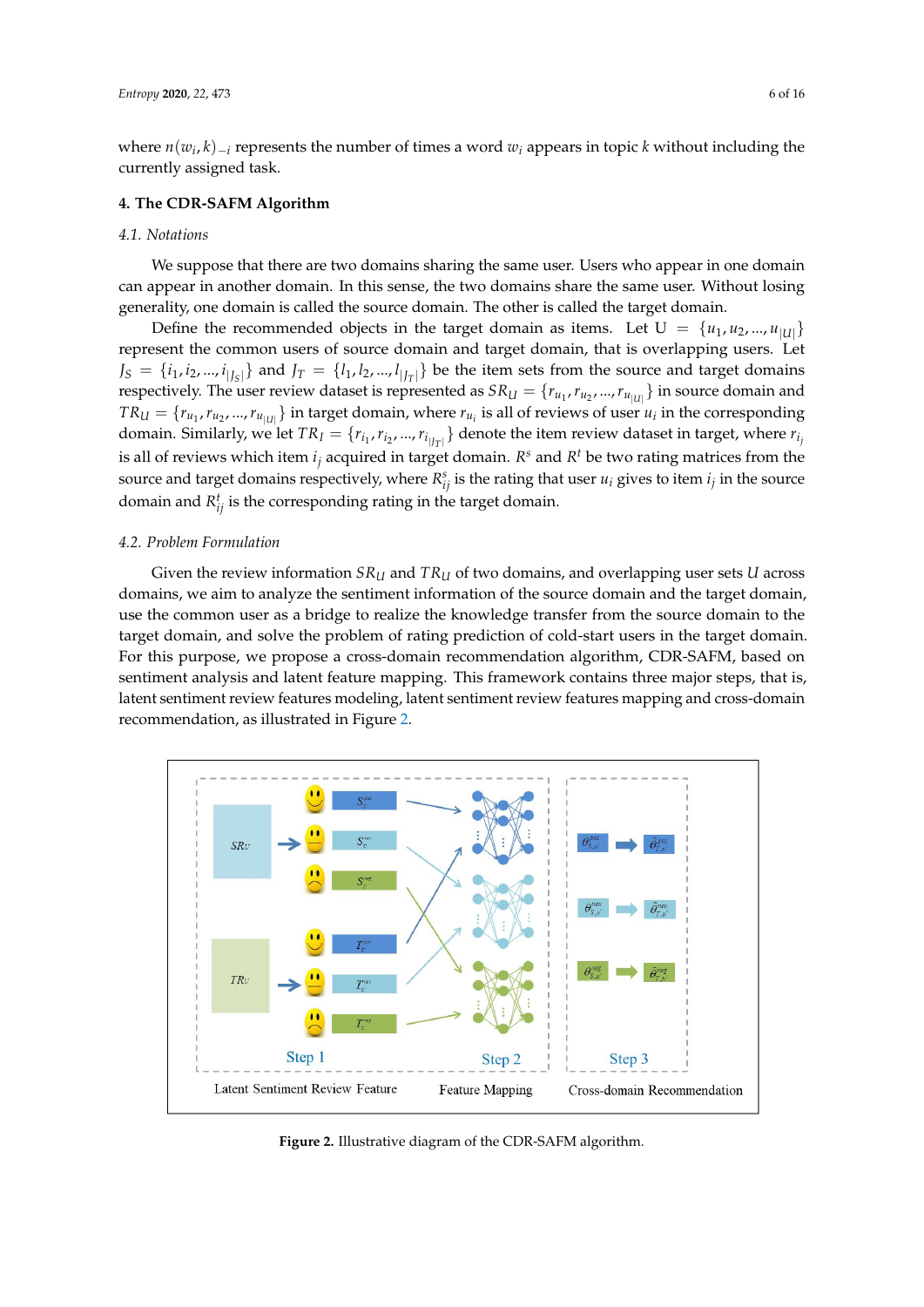through sentiment analysis methods, so that the original dataset in the two domains is divided into three parts: positive reviews, neutral reviews, and negative reviews. Reviews in the source domain are divided into  $SR_{U}^{pos}$ ,  $SR_{U}^{new}$  and  $SR_{U}^{neg}$ , and reviews in the target domain are divided into  $TR_{U}^{pos}$ , *TR*<sup>*neu*</sup> and *TR*<sup>*neg*</sup>. Then we aim to find the representation of latent sentiment review features by LDA, including positive sentiment review features, neutral sentiment review features, and negative sentiment review features. The latent sentiment review feature assumes the association between a user's reviews on an item, and the user's reviews on an item are actually the result of the combination of the user and the sentiment review features. That is to say, users' reviews always contain sentiment features. In order to reduce the influence of previous sentiment classification methods on the overall algorithm results, we classify users' review information by users' rating of the item, because a user's review emotion polarity of an item can be reflected in the rating information. For example, if a user likes an item, the user's final reviews will be more positive, and the user's rating will be higher.

In the second step, we aim to obtain a mapping function for modeling cross-domain relationship of sentiment review features. We assume that there is a latent mapping relationship between the sentiment review features from source domain and target domain, and then capture this relationship by mapping function. To avoid the mutual interference among the features of positive, neutral and negative sentiment review during the process of knowledge transfer, we use mapping function to model the cross-domain relationship of different sentiments respectively. In order to avoid the lack of different sentiment review features of users in the mapping process, we train the mapping function of different emotions by preprocessing the data and using the common users in the two domains whose sentiment review features are not missing.

Finally, we recommend a cold-start user in the target domain. Using this method, we can get the corresponding latent sentiment review feature in the target domain and use these features to affect the final recommendation results. Different mapping results of sentiment review features of cold-start users have different influence on users' ratings. Therefore, we set different weights for different results of sentiment review features to get the emotional ratings of cold-start users. The complete CDR-SAFM algorithm is presented in Algorithm [1.](#page-6-0)

# <span id="page-6-0"></span>**Algorithm 1** The CDR-SAFM algorithm.

# **Require:**

Source domain *SRU*, target domain *TRU*;

Common User set *U*;

# **Ensure:**

Make recommendation for cold-start users in the target domain;

# **Sentiment Analysis**

- 1: Learn  $\{SR_{U}^{pos}, SR_{U}^{neu}, SR_{U}^{neg}\}$  from  $SR_{U}$ ;
- 2: Learn  $\{TR_{U}^{\overline{p}os}, TR_{U}^{neu}, TR_{U}^{\overline{n}eg}\}$  from  $TR_{U}$ ;

# **Latent sentiment review feature**

- 3: Learn {*S pos U* , *S neu U* , *S neg u*<sup>neg</sup></sup> } from {  $SR_U^{pos}$  *, SR*<sup>neu</sup> ; , SR<sup>neg</sup> };
- 4: Learn  $\{T_{II}^{\overline{p}os}$ *U* , *T neu U* , *T neg U*<sup>*IR*</sup><sup>*U*</sup></sup>*U IR*<sup>*nos*</sup></sup>*I, <i>TR*<sup>*neg*</sup></sup> $\}$ ; *TR*<sup>*neg*</sup> $\}$ ;

# **Latent Sentiment Review Feature Mapping**

5: Learn the mapping function  $f_{pos}(\cdot)$ ,  $f_{neu}(\cdot)$  and  $f_{neg}(\cdot)$  by users across domain;

# **Cross-domain Recommendation**

- 6: Get affine features  $U_{new}^{T, pos}$ ,  $U_{new}^{T, new}$  and  $U_{new}^{T, neg}$  of target users;
- 7: Make recommendation for target users.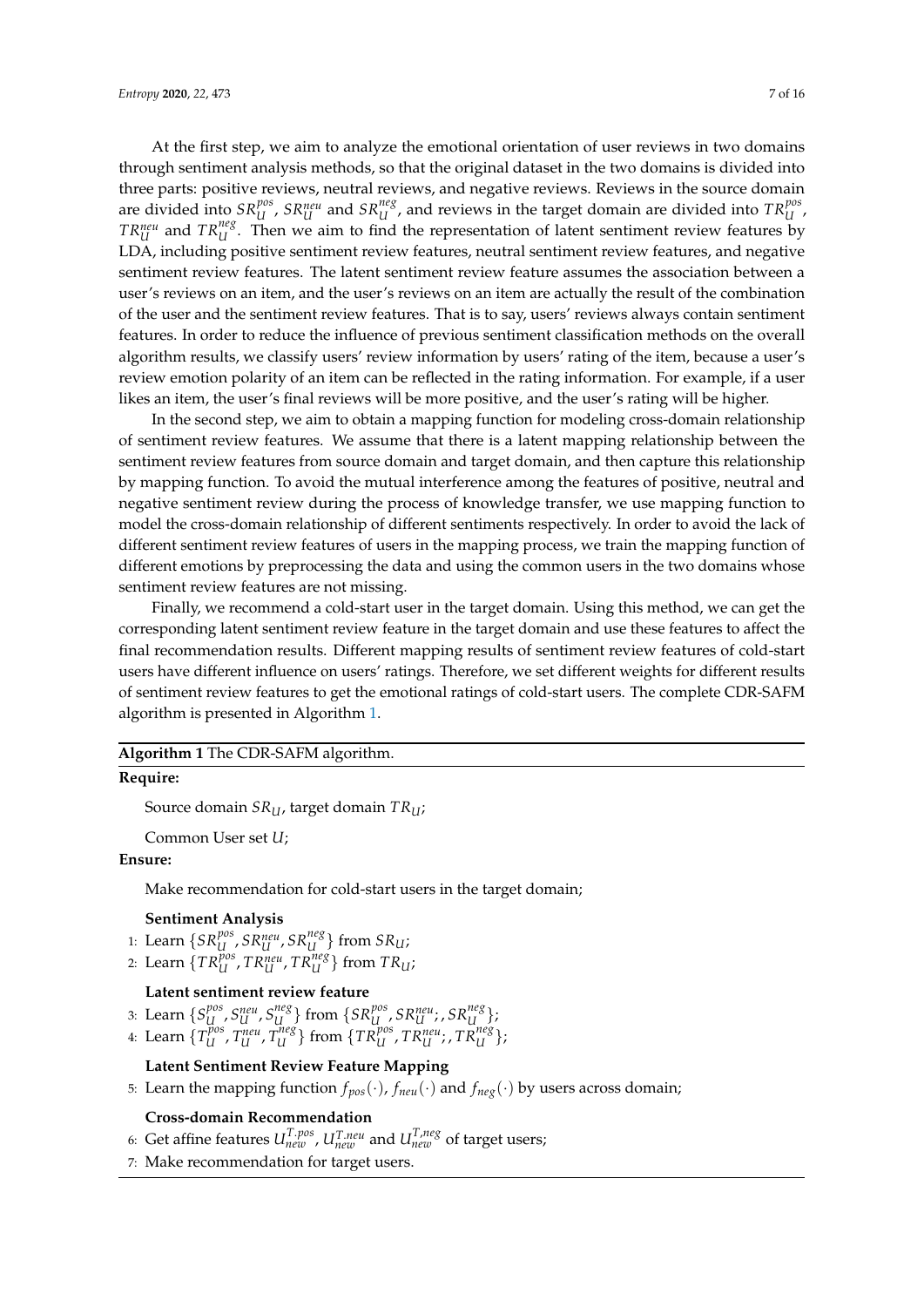# *4.3. Latent Sentiment Review Feature Modeling*

<span id="page-7-0"></span>In this section, we aim to analyze the sentiment information hidden in the user's review information and extract the user's review features under different sentiments from the source domain and the target domain, as illustrated in Figure [3.](#page-7-0)



**Figure 3.** Sentiment analysis and feature extraction.

# 4.3.1. Sentiment Analysis

According to general psychology, sentiment has an important influence on one's behavior and choices. Sentiment analysis plays an important role in information retrieval. It clarifies people's thoughts and feelings about something or someone in a certain situation. This kind of high level information can be used in many applications, such as customer review analysis, business and government intelligence, personalized recommendation and so on. User reviews on online platforms show similar sentiment expressions, which is generated by similar psychological stimulation. Therefore, it is valuable to combine the latent sentiment information in reviews with cross domain recommendation.

Sentiment analysis (SA) is a process of analyzing, processing, summarizing and reasoning subjective characters with emotional color. Among them, sentiment analysis can also be divided into emotional orientation analysis, emotional level analysis, subjective and objective analysis, and so forth. The purpose of emotional orientation analysis is to judge the positive, negative and neutral meaning of the text. In most application scenarios, there are only two types. For example, the two words "love" and "disgust" belong to different emotional orientations.

However, in the past work based on sentiment analysis, most of the sentiment analysis problems are expressed as—given a set of review *R*, a sentiment classification algorithm can divide each sentence of a review  $r \in R$  into two categories—positive  $R^{pos}$  and negative  $R^{neg}$ . In real life, some texts can not be directly classified into positive sentiment or negative sentiment. Therefore, in this paper, based on the three-way decision ideas, we divide the source domain review data information into positive  $SR_{U_{\alpha\alpha}}^{pos}$  neutral  $SR_{U}^{neu}$  and negative  $SR_{U}^{neg}$ , and the target domain review data into  $TR_{U}^{pos}$ ,  $TR_{U}^{neu}$  and  $TR_U^{\text{Heg}}$ . Because the sentiment analysis algorithm is not the focus of this paper, it is suggested that readers refer to the relevant literature. To achieve this goal, we use a method based on statistics to do sentiment analysis on the review dataset.

We extract "ratings" and "reviews" from the dataset for analysis. "Ratings" represents the user rating of the item in the review, and the rating range is 1–5. "reviews" is the text information of the user review. We randomly selected 1000 reviews each of 1–5, and performed basic de-punctuation, lowercase, and stop word processing on the text to count the word frequency to make a word cloud diagram. Based on the analysis of word cloud diagram with different ratings, most reviews rated as 1, 2 are negative sentiment reviews, and reviews rated as 4, 5 are mostly positive sentiment reviews. However, it is difficult to define the division of reviews with a score of 3, which also proves the idea of three-way decision ideas, so we regard them as a separate category. Therefore, we can divide the dataset into positive sentiment reviews with a rating of 4 or 5, neutral sentiment reviews with a rating of 3 and negative sentiment reviews with a rating of 1 or 2.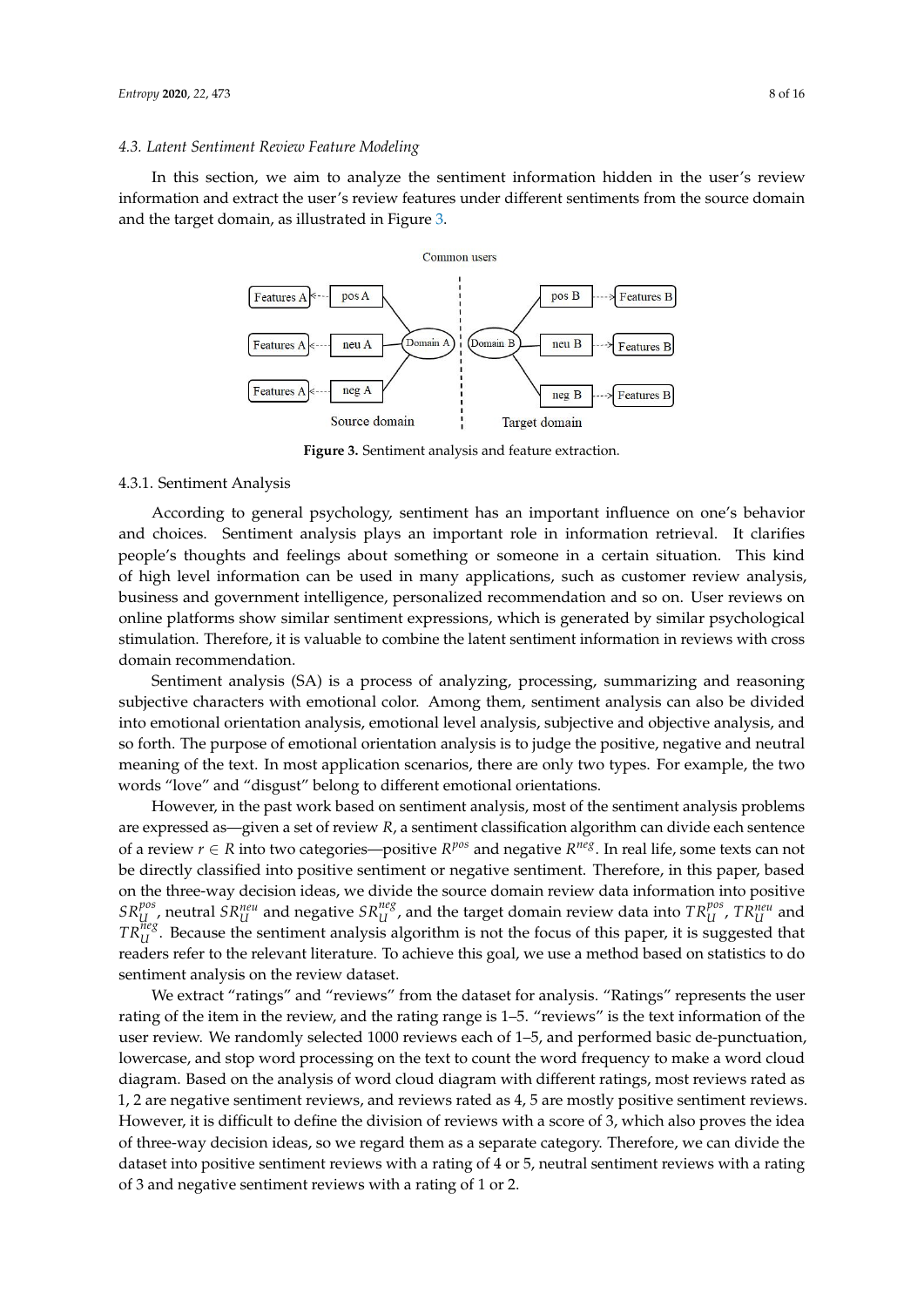# 4.3.2. Latent Sentiment Review Feature

Obtaining the latent sentiment feature of users is the key for improving the performance of recommendation algorithms. Review-based recommendation algorithms tend to extract latent feature by topic models. In this paper, we use an LDA topic model to extract latent feature. Each latent feature (topic) extracted by LDA is associated with a set of keywords. Thus, we can get interpretable recommendation results by matching the topic distribution of users and items.

Take the analysis of user features under positive sentiment in source domain as an example (other similar). We use the review information of all users as a corpus for LDA model training, and use all the reviews of each user as a document. Finally, we find the word distribution of the topics and the topic distribution of the document under the positive sentiment of the source domain. The topic distribution of the document is the user's latent sentiment review feature, which represented as  $S_{U}^{pos} = \{\theta_{S,u}^{pos}\}$ *S*,*u*<sup>1</sup> , *θ pos pos*<br>*S*,*u*<sub>2</sub>**, ..., θ**<sup>*pos*</sup>*S*,*u*  $\left\{\mathcal{S}, \mu_{|U|}\right\}$ . Similarly, we can calculate the latent sentiment review feature of users in the source domain and target domain under the positive, negative and neutral sentiment. The sentiment review features in the source domain are  $S_U^{pos} = \{ \theta_{S,u}^{pos} \}$ *S*,*u*<sup>1</sup> , *θ pos pos*<br>*S*,*u*<sub>2</sub>, ..., θ<sup>*pos*</sup></sup>*S*,*u*  ${}_{S,u_{|U|}}^{pos} \},$  $S_{U}^{neu} = \{\theta_{S,u_1}^{neu}, \theta_{S,u_2}^{neu}, ..., \theta_{S,u_{|U|}}^{neu}\}$  and  $S_{U}^{neg} = \{\theta_{S,u_1}^{neg}$ *neg*<br>*S*,*u*<sub>1</sub></sub>, *θ*<sup>*S*</sup>*S*,*u*<sub>1</sub> *neg*<br>*S*,*u*<sub>2</sub>*,* ..., θ<sup>*neg*</sup></sup>*S*,*u S*,*u*|U<sup>|</sup> }, where *θ pos*  $S_{\mu}^{pos}$  represent positive review features of user  $u_i$  in the source domain. Similarly,  $\theta_{S,u_i}^{neu}$  and  $\theta_{S,u_i}^{neg}$  $S_{S,u_i}^{m,g}$  represent the neutral review features and the negative review features, respectively. The sentiment review features in the target domain are  $T_U^{pos} = \{\theta_{T,u}^{pos}\}$ *T*,*u*<sup>1</sup> , *θ pos pos*<br>*T*,*u*<sub>2</sub>, ..., θ<sup>*pos*</sup></sup>*T*,*u*  $T^{pos}_{T,\mu_{|{\rm U}|}}\}$ ,  $T^{neu}_{U} \,=\, \{\theta^{neu}_{T,\mu_1},\theta^{neu}_{T,\mu_2},...,\theta^{neu}_{T,\mu_{|{\rm U}|}}\}$  and  $T^{neg}_{U} \,=\, \{\theta^{neg}_{T,\mu_1},\theta^{neu}_{T,\mu_2},...,\theta^{neu}_{T,\mu_{|{\rm U}|}}\}$ T,*u*<sup>1</sup> , *θ neg T*,*u*<sup>2</sup> , ..., *θ neg T*,*u*|U<sup>|</sup> }, where  $\theta_{T,u}^{pos}$ *p*<sup>*os*</sup></sup> $T, u_i$ </sub> represent positive review features of user *u<sub>i</sub>* in the target domain. *θ*<sup>*neu</sup>*</sup> $T, u_i$  and *θ*<sup>*neg</sup><sub>* $T, u_i$ *</sub></sup> T*,*u<sup>i</sup>* represent the neutral review features and the negative review features, respectively. In addition,  $T_I^{pos} = \{\theta_{T,l_1}^{pos}\}$ *T*,*l*<sup>1</sup> , *θ pos T*,*l*<sup>2</sup> , ..., *θ pos*  $T^{pos}_{T,l_{|I|}}\}$ ,  $T^{neu}_I = \{\theta^{neu}_{T,l_1}, \theta^{neu}_{T,l_2}, ..., \theta^{neu}_{T,l_{|I|}}\}$  and  $T^{neg}_I = \{\theta^{neg}_{T,l_1}\}$ T,*l*<sup>1</sup> , *θ neg T*,*l*<sup>2</sup> , ..., *θ neg*  $T$ ,*l*<sub>|I|</sub>} respectively represent the distribution of sentiment review topics of all items in the target domain, and *θ pos T*,*l i* represents the distribution of positive review topics of items *l<sup>i</sup>* in the target domain.

#### *4.4. Sentiment Review Feature Mapping*

How to transfer users' sentiment information effectively is an important problem to be solved in this paper. Existing cross-domain recommendation algorithms that use user reviews do not make full use of the sentiment information in these reviews. They achieve knowledge transfer by mixing positive, neutral, and negative sentiment, which will weaken or even lose some of the user's sentiment Information, especially negative sentiment. For example, users may be very concerned about the plot of a novel and make positive reviews on the plots of some novels in the field of e-books (source domain), while making negative reviews on the plots of other novels. If we transfer the knowledge obtained from user reviews from the source domain to the target domain without distinguishing the emotional orientation of these reviews, the underlying sentiment factors in the reviews will be mixed together and transferred to the target domain as user features. In movies (target domain), movies with poor plots will match user features transferred to the target domain. But users may not like the movie.

To connect the source domain and the target domain, we assume that we can get the relationship between domains through a mapping function. The mapping architecture is shown in Figure [4.](#page-9-0)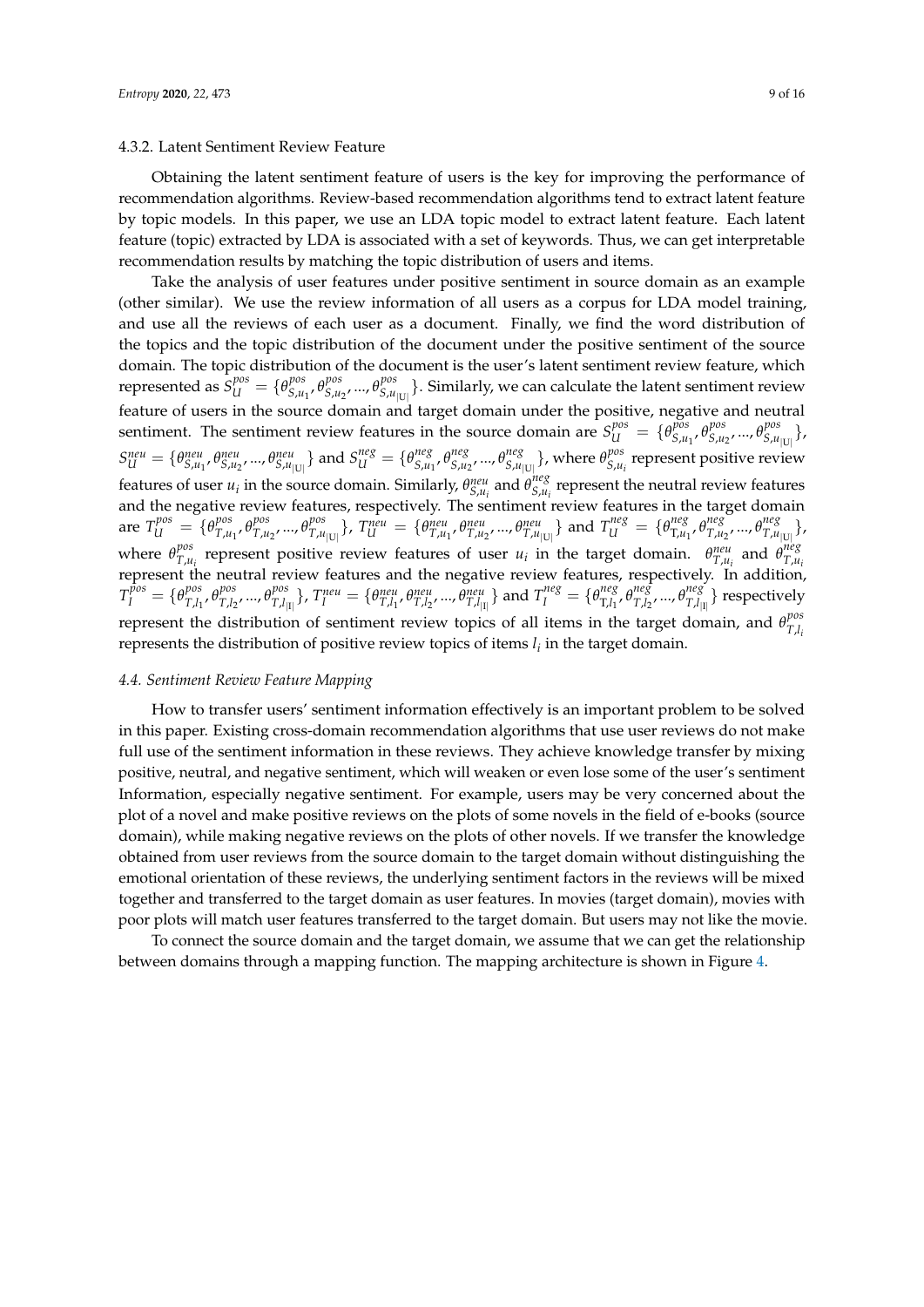<span id="page-9-0"></span>

**Figure 4.** Mapping architecture.

To obtain the mapping function, we can formalize the learning process into a supervised regression problem. In particular, we minimize the mapping loss to obtain the mapping function.

$$
\min_{\theta} \sum_{ui \in U} L\left(f_U(U_i^s; \theta), U_i^t\right),\tag{6}
$$

where  $L(\cdot, \cdot)$  is the loss function that defines the corresponding vector in the source domain and the target domain. Because the input and output of the mapping function are multi-dimensional numerical vectors, we choose the square error as the loss function.

Multilayer Perceptron (MLP) is a nonlinear transformation, which is more flexible than a linear mapping function. Thus, we choose mapping based on multi-layer perceptron to realize cross domain connection between different domains. It makes the user's sentiment review feature in the source domain play a complementary and perfect role in the target domain recommendation.

MLP can be optimized using back propagation. The optimization problem can be formalized as

$$
\min_{\theta} \sum_{u_i \in U} L\left(f_{mlp}(U_i^s; \theta), U_i^t\right),\tag{7}
$$

where  $f_{mln}(\cdot;\theta)$  is MLP mapping function,  $\theta$  is its parameter set, which are the weight matrices and bias terms between layers. In this paper, we use the method of random gradient descent to study its parameters and get MLP mapping function. By traversing the training set, refresh the parameters of MLP with any user *u<sup>i</sup>* across the source and target domains. The gradient of parameters is calculated by back propagation algorithm. Until the model converges, the iterative process stops.

In this paper, through sentiment analysis and feature extraction of the source domain and target domain datasets, we can get the user sentiment review features  $S_{II}^{pos}$ ,  $S_{II}^{neu}$  and  $S_{II}^{neg}$  in the source  $U \cdot U$  and  $U$ domain, and the user sentiment review features *T pos U* , *T neu U* and *T neg*  $\frac{u}{u}$  in the target domain. In order to connect the source domain and the target domain, we train the feature mapping relationship *f pos MLP* of positive sentiment in different domains through *S pos*  $U$ <sup>*pos*</sup></sup> and  $T_U^{pos}$  $\mathcal{U}$ <sup>tos</sup> (the negative and neutral feature mapping relationships are similar, respectively  $f_{MLP}^{neu}$  and  $f_{MLP}^{neg}$ ).

Let  $S_{U}^{pos} = \{\theta_1^S, \theta_2^S, ..., \theta_N^S\}$  denote s set of sentiment review feature in the source domain,  $T_{U}^{pos} =$  $\{\theta_1^T, \theta_2^T, ..., \theta_N^T\}$  denote s set of sentiment review feature in the target domain. *N* is the number of common users. We formalized mapping problem as: given *N* training samples  $(\theta_i^S, \theta_i^T), \theta_i^S, \theta_i^T \in R^M$  $(i = 1, 2, ..., N)$ , we aim to learn a mapping function so that we can get the sentiment review features in the target domain through the sentiment review features in the source domain.

That is to say, *S pos*  $U$ <sup>*pos*</sup></sup> and  $T_U^{pos}$ *U*<sup>*U*</sup> are used to train the mapping function of source domain and target domain in positive sentiment review feature. Similarly,  $S_U^{neu}$  and  $T_U^{neu}$  are used to train the mapping function of neutral sentiment review feature, and *S neg*  $U$ <sup>neg</sup> and  $T_U^{neg}$ *U*<sub>*U*</sub> are used to train the mapping function of negative sentiment review features. Specifically, given positive sentiment review features  $S_{\mu}^{\mu}$ and  $\overline{T}_{u'}^{pos}$  $\int u^{\log}$  in two domains of user u', we use a mapping function  $f(\cdot;\theta)$  to capture the cross domain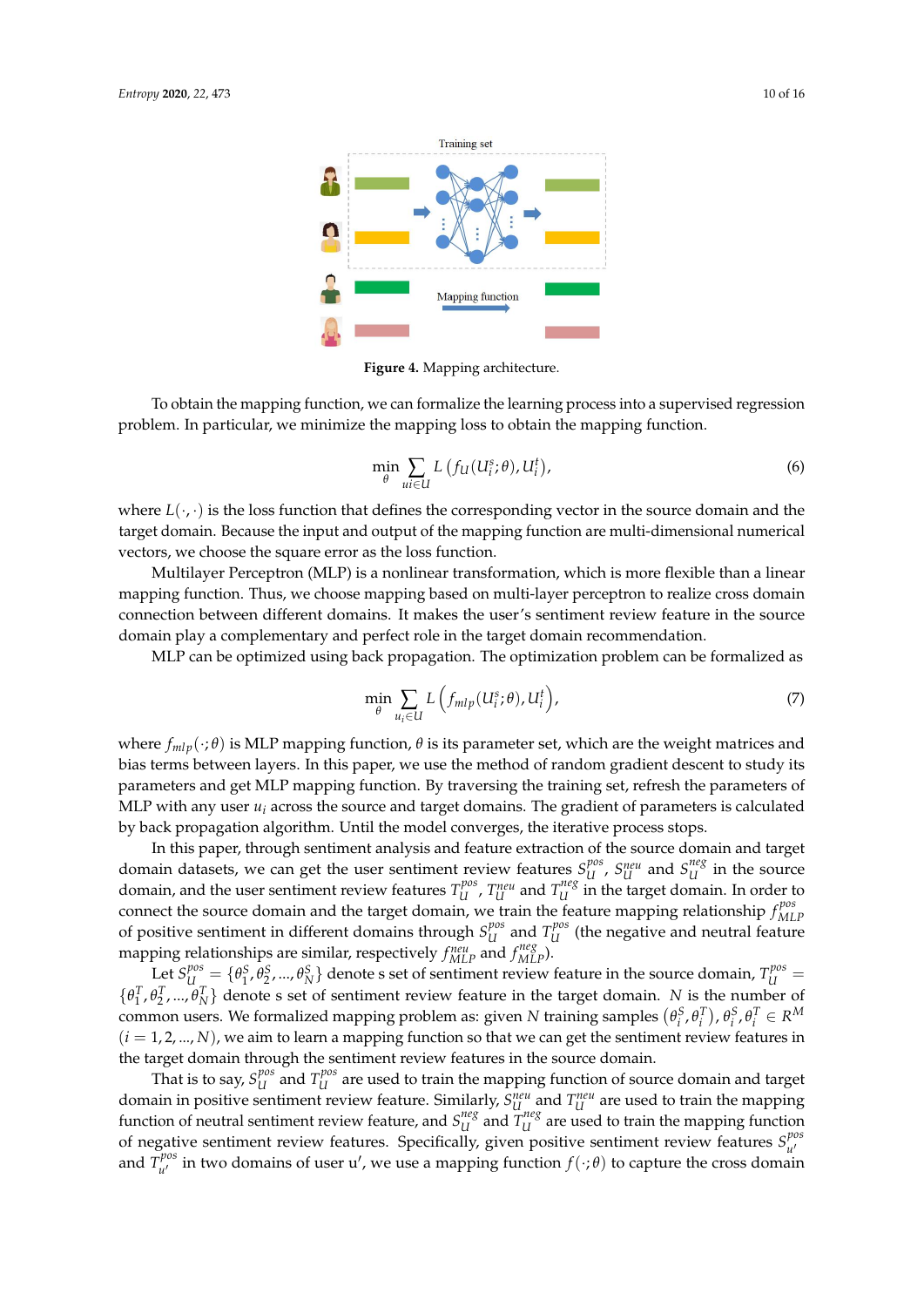relationship *T pos*  $J_{\mu}^{pos} = f_{pos}(S_{\mu}^{pos})$  $\mu^{\nu s}$ ;  $\theta$ ), where  $\theta$  is the parameter of the mapping function. Similarly, we can get  $T_{u'}^{neu} = f_{neu}(S_{u'}^{neu}; \theta)$  and  $T_{u'}^{neg}$  $\int_{u'}^{neg} = f_{neg}(S_{u'}^{neg})$  $\frac{neg}{u'}, \theta$ ).

# *4.5. Cross-Domain Recommendation*

Given a cold-start user, we cannot recommend it directly because of its sparse data. We first can get the user's sentiment review feature in the source domain and get the sentiment review feature in the target domain through the learned sentiment feature mapping function. Then by combining the existing user benchmark recommendation results and the influence of sentiment information on user recommendations, we can get the final recommendation results. The specific formal description is as follows:

Given a cold-start user u' in the target domain, we classify all the user's review information into *S pos*  $v_{u'}^{pos}$ ,  $S_{u'}^{neu}$  and  $S_{u'}^{neg}$  $\frac{neg}{u'}$  in the source domain. We can obtain the sentiment review features  $θ_{S,u}^{pos}$ *f<sup>pos</sup>*, *θ*<sup>*neu*</sup> and *θ neg*  $\frac{neg}{S,u'}$  by Latent Dirichlet Allocation. Then we aim to get sentiment review features  $\tilde{\theta}^{pos}_{T,u}$  $T^{pos}_{T,u'}$ ,  $\tilde{\theta}^{neu}_{T,u'}$  and  $\tilde{\theta}^{neg}_{T,u'}$ *T*,*u* 0 of user  $u'$  in the target domain is defined as:

$$
\tilde{\theta}_{T,u'}^{pos} = f_{MLP}^{pos}(\theta_{S,u'}^{pos}; \theta pos),\tag{8}
$$

$$
\tilde{\theta}_{T,u'}^{neu} = f_{MLP}^{neu}(\theta_{S,u'}^{neu}; \theta neu), \qquad (9)
$$

$$
\tilde{\theta}_{T,u'}^{neg} = f_{MLP}^{neg}(\theta_{S,u'}^{neg}; \theta neg).
$$
\n(10)

Calculating the topic similarity under the same sentiment in different domains is defined as:

$$
SIM^{pos} = \{sim_{i,j}^{pos}\}, i, j = 1, 2, ..., M,
$$
\n(11)

$$
SIM^{neu} = \{sim_{i,j}^{neu}\}, i, j = 1, 2, ..., M,
$$
\n(12)

$$
SIM^{neg} = \{sim_{i,j}^{neg}\}, i, j = 1, 2, ..., M.
$$
\n(13)

Therefore, we can get the predicted sentiment rating of cold-start users. That is, the impact of sentiment information in user reviews on the final recommendation is defined as:

$$
e(u') = w_1 \times \tilde{\theta}_{T,u'}^{pos} \cdot SIM^{pos} \cdot T_I^{posT} - w_2 \times \tilde{\theta}_{T,u'}^{neg} \cdot SIM^{neg} \cdot T_I^{negT} + w_3 \times \tilde{\theta}_{T,u'}^{neu} \cdot SIM^{neu} \cdot T_I^{neuT}, \quad (14)
$$

where the parameters  $w_1$ ,  $w_2$  and  $w_3$  represent different weights. Finally, combined with the user's benchmark rating and prediction sentiment rating, we can get the final prediction rating of cold-start user  $u'$  on the item  $l_i$ , which can be expressed as:

$$
pre(u') = R\_base + e(u'),
$$
\n(15)

where  $R\_base = b_T + b_{u'} + b_{I_j}$ ,  $b_T$  represents the average rating of all items in the target domain. The parameter  $b_{u'}$  is the user rating bias in the source domain and  $b_{I_j}$  is the item rating bias in the target domain.

#### <span id="page-10-0"></span>**5. Experiments**

In this section, we test the CDR-SAFM algorithm proposed in this paper with a real-world dataset. Firstly, the experimental dataset is introduced, and the possible rating of cold-start users in the target domain is predicted by using review data from two different domains—Electronics,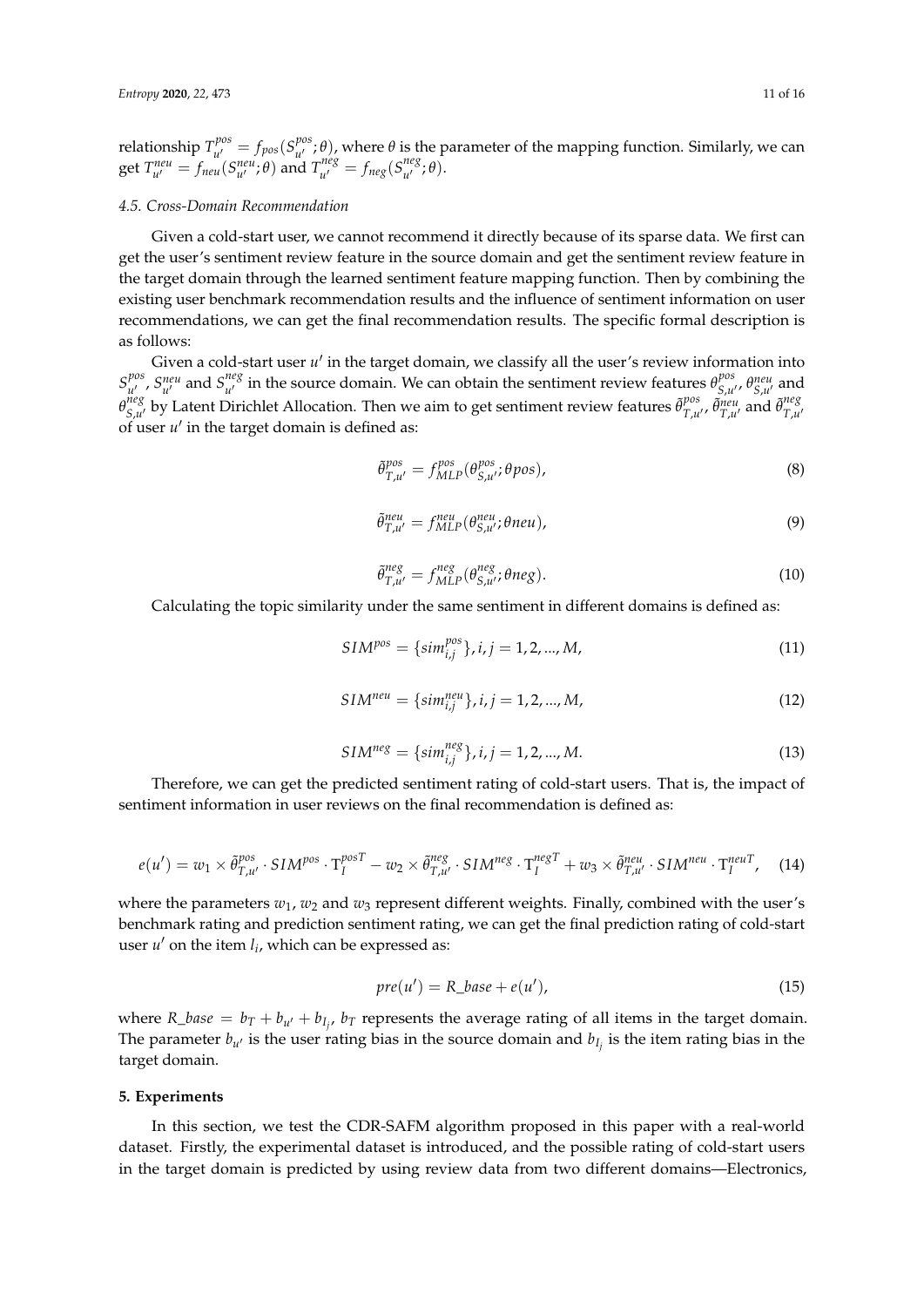and Movies and TV. Then we compare the proposed model with the common methods in the recommendation system. Finally, we randomly select different percentages of cold-start users and analyze the experimental results.

#### *5.1. Experimental Settings*

<span id="page-11-0"></span>**Datasets.** We employ Amazon cross-domain dataset [\[28\]](#page-15-2) in our experiment. This dataset contains product reviews and star ratings with 5-star scale from Amazon, including 142.8 million reviews spanning May 1996–July 2014. In our experiment, we select the top two domains with the most widely used in previous studies to employ in our cross-domain experiment: Electronics and Movies & TV. The global statistics of two domains used in our experiment are shown in Table [1.](#page-11-0)

| <b>Datasets</b> | Electronics | Movies & TV |
|-----------------|-------------|-------------|
| Num. of users   | 192.403     | 123.960     |
| Num. of Items   | 63,001      | 50,052      |
| Num. of reviews | 8,898,041   | 1,697,533   |

**Table 1.** Statistics of the Amazon dataset.

**Experimental Settings.** In the experiment, we set Electronics as the source domain and Movies & TV as the target domain. After data preprocessing, the number of common users in the two domains is 2406. The items in these two domains are very different, forming a cross domain user sharing scenario. To evaluate the validity and efficiency of the proposed algorithm on cross-domain recommendation task, we randomly remove all the rating information of a fraction of entities in the target domain and take them as cross-domain cold-start entities for making recommendation. For the sake of stringency of the experiments, we set different fraction for cold-start entities, namely, 20%, 50% and 70%. In addition, since different sets of cold-start entities may affect the final recommendation results, we repeatedly sample users for 10 times to generate different sets. Dimension K of latent sentiment review features is set as 50 and 100. For the MLP mapping function, we choose the structure of the MLP as one-hidden layer, the dimension of input and output of the MLP is set as K, whilst the number of nodes in the hidden layer is set as 2K. The weight and bias parameters of the MLP is initialized according to the rule in Reference [\[29\]](#page-15-3). Finally, a tan-sigmoid function is employed as the activation function. In order to obtain the mapping function of MLP, we use stochastic gradient descent to learn the parameters. Through the loop on the training set, the parameters of the MLP are updated. This back-propagation algorithm is used to calculate the gradient of the parameters, and this process continues until the model converges.

**Models for Comparison.** We compare the CDR-SAFM algorithm with the following baseline models and algorithms for validating the performance.

- **AVE**: It predicts ratings by the following equation:  $r_{ui} = b_t + b_u + b_i$  where  $b_t$  is the overall average ratings of all items in the target domain,  $b<sub>u</sub>$  denotes the user rating bias in the source domain and *b<sup>i</sup>* represents item bias in the target domain.
- **MF**: This is the single-domain matrix factorization algorithm proposed in [\[2\]](#page-13-1).
- **MF\_MLP**: This is a cross-domain recommendation algorithm based on MF and MLP, which is proposed by [\[30\]](#page-15-4). In our experiment, for MF\_MLP, the structure of the MLP is set as one-hidden layer, and the number of nodes in the hidden layer is set as 2M.

**Evaluation Metric.** We adopt the Root Mean Square Error (RMSE) to evaluate the prediction performance. It is defined as:

RMSE = 
$$
\sqrt{\sum_{y_{u_i} \in T'} \frac{(y_{u_i} - \tilde{y}_{u_i})^2}{|T'|}},
$$
 (16)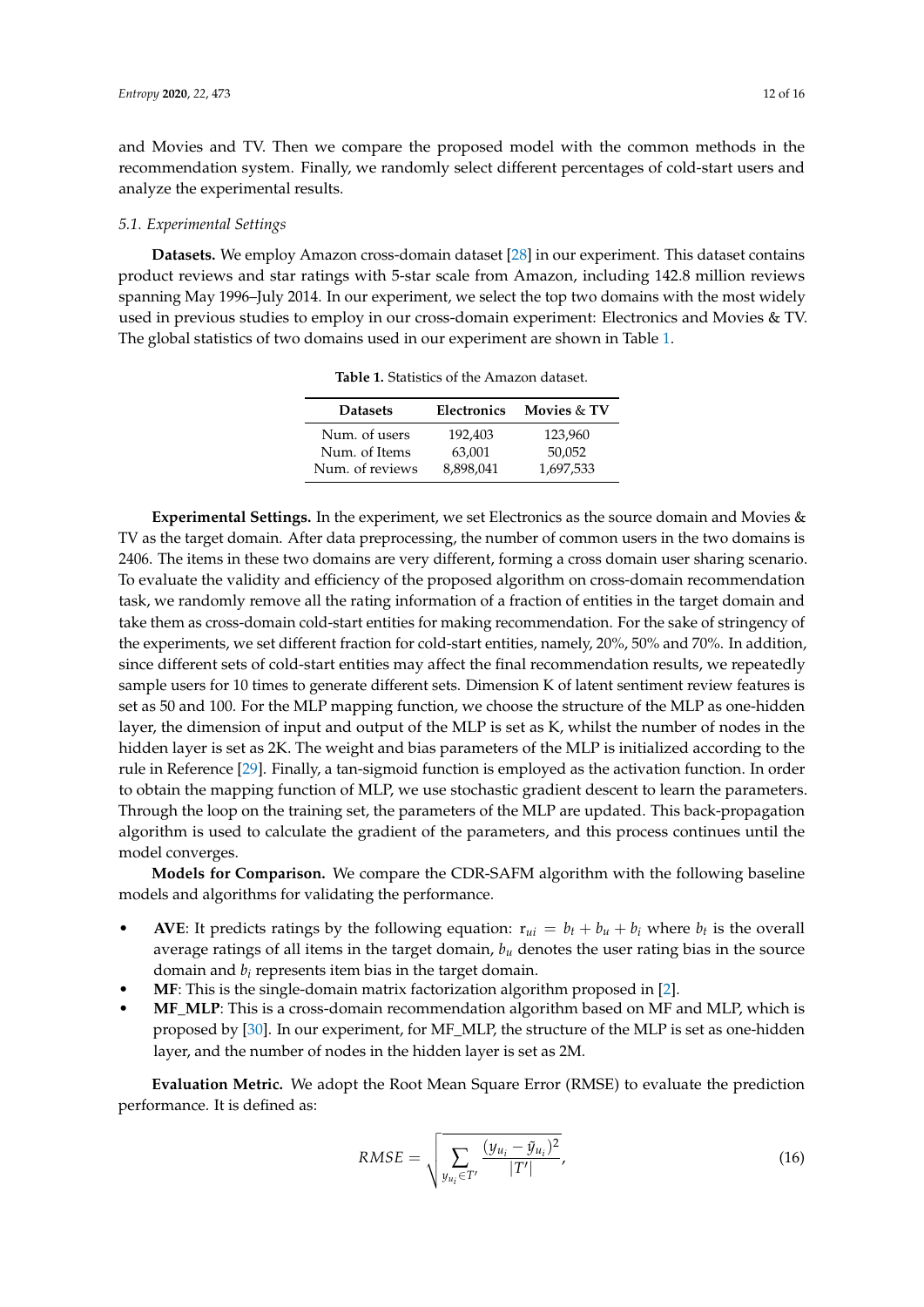where  $T'$  is the set of test ratings,  $y_{u_i}$  denotes an observed rating in the test set, and  $\tilde{y}_{u_i}$  represents the predictive value,  $|T'|$  is the number of test ratings.

# *5.2. Experimental Results*

The experimental results in terms of RMSE on the Amazon dataset are presented in Table [2,](#page-12-0) where K represents the number of topics. For the sake of stringency of the experiments, we set different fractions for cold-start entities, namely, 20%, 50% and 70%. It can be seen that the performance of our proposed method is superior to other comparative methods.

<span id="page-12-0"></span>

| K: the Number of Topics | <b>Algorithms</b> | 20%    | 50%    | <b>70%</b> |
|-------------------------|-------------------|--------|--------|------------|
| 50                      | <b>AVE</b>        | 1.4998 | 1.5020 | 1.5163     |
| 50                      | MF                | 1.6300 | 1.7071 | 1.7682     |
| 50                      | MF MLP            | 1.4996 | 1.5021 | 1.5113     |
| 50                      | <b>CDR-SAFM</b>   | 1.4650 | 1.4912 | 1.5073     |
| 100                     | <b>AVE</b>        | 1.4998 | 1.5020 | 1.5163     |
| 100                     | MF                | 1.7494 | 1.8300 | 1.8950     |
| 100                     | MF MLP            | 1.5338 | 1.5726 | 1.5929     |
| 100                     | <b>CDR-SAFM</b>   | 1.4829 | 1.4940 | 1.5100     |

**Table 2.** Recommendation performance in terms of RMSE on the Amazon dataset.

As the proportion of cold-start users increases, the recommended performance decreases. The decline of single-domain recommendation method MF is the most obvious, while the performance of cross-domain recommendation method is relatively good, which also proves the effectiveness of knowledge transfer in cross-domain recommendation. The result of MF\_MLP is better than MF, which also shows that the mapping function based on MLP is feasible in knowledge transfer. Compared with MF\_MLP, the CDR-SAFM method proposed in this paper has been improved in terms of RMSE. When the number of topics  $K = 50$ , the mean square errors of our method are reduced by 0.0346, 0.0109 and 0.004 respectively. When the number of topics  $K = 100$ , the mean square errors are reduced by 0.0509, 0.0786 and 0.0829, respectively. These results demonstrate that the CDR-SAFM is more suitable for making recommendations to cold-start users compared to other cross-domain baseline methods, and also proves the effectiveness of our method in the cross-domain recommendation scenarios.

In the topic model, the number of topics is very important. The number of topics directly affects the results of the experiment. However, the number of topics is not directly proportional to the results. As the number of topics increases, more computing costs will be required and there will be a risk of overfitting. In our method, we select the number of topics K as 50 and 100, and analyze the results under different number of topics. As shown in Figure [5,](#page-13-4) we tested RMSE with the number of topics  $K = 50$  and  $K = 100$  on the Electronics and Movies & TV datasets, respectively. We can see that the comparison results of AVG and MF\_MLP are most obvious with the change of topic number. When the topic number  $K = 100$ , the difference between the two methods is more obvious. At the same time, we can see that when the number of topics  $K = 100$ , the CDR-SAFM method is relatively stable for different proportions of cold-start users in term of RMSE, which also proves the rationality of our method.

A cross-domain recommendation algorithm is an effective recommendation method. Its purpose is to transfer the knowledge in the source domain to the target domain, so as to improve the quality of recommendations and alleviate the cold start problem in the recommendation system. However, existing works on cross-domain algorithms mostly consider ratings, tags and text information such as reviews, but cannot use the sentiments implicated in the reviews efficiently. In this paper, we propose a cross-domain recommendation algorithm (CDR-SAFM) based on sentiment analysis and latent feature mapping by combining the sentiment information implicit in user reviews in different domains. The results of comparative experiments show that our method is effective. At the same time, it also proves that it is feasible for us to consider the implicit sentiment information in the reviews into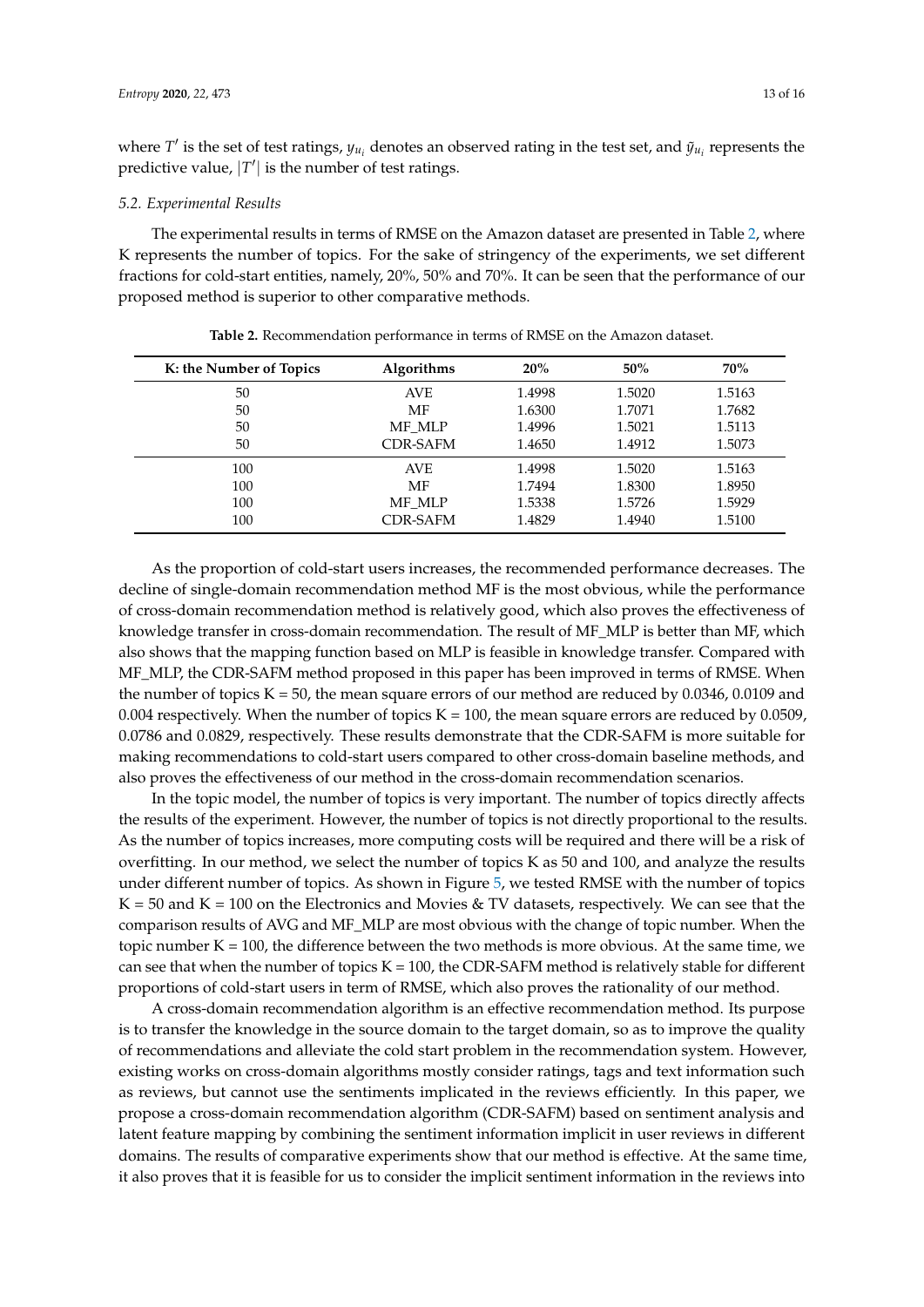the cross-domain recommendation method. However, there are still many deficiencies in our work. In this paper, we only validate our method on one dataset, and need to validate our method on more datasets in different fields. At the same time, there is a lot of space for data preprocessing and method improvement, which is also the problem we need to solve in future work.

<span id="page-13-4"></span>

**Figure 5.** RMSE of the number of different topics.

# <span id="page-13-3"></span>**6. Conclusions**

In this paper, we address the cold-start problem in the recommendation process. We proposed a cross-domain recommendation algorithm based on sentiment analysis and latent feature mapping by combining the sentiment information implicit in user reviews in different domains. We first employed the latent feature model to project users in both source and target domains into two different feature spaces. Then, we learned an appropriate non-linear mapping function to capture the coordinate relationship across the two domains. To avoid mutual interference between different sentiment features during the process of knowledge transfer, we have learned three different types of sentiment mapping function, respectively based on three-way decision ideas, including positive, neutral and negative mapping functions. For a cold-start user in the target domain, we made recommendations by mapping a user's sentiment features from the source domain to the target domain. Experimental results from a cross-domain recommendation scenario on the Amazon dataset demonstrate that the proposed framework can improve the quality of cross-domain recommendation. There are possible minimum biases in the rating process in relation to some factors as interests of raters. This work does not make a contribution to the bias. Developing an efficient method to preprocess the rating data is part of our planned future work.

**Author Contributions:** Conceptualization, Y.W.; Data curation, Y.W.; Funding acquisition, H.Y. and G.W.; Investigation, Y.W.; Methodology, Y.W. and H.Y.; Project administration, H.Y., G.W. and Y.X.; Resources, H.Y.; Supervision, H.Y. and G.W.; Validation, Y.W.; Visualization, Y.W.; Writing–original draft, Y.W.; Writing–review and editing, H.Y. All authors have read and agreed to the published version of the manuscript.

**Funding:** This work was supported in part by the National Natural Science Foundation of China under Grant Nos. 61751312, 61533020 & 61876027 and the key T&A program of Chongqing under grant No. cstc2019jscx-mbdxX0048.

**Conflicts of Interest:** The authors declare no conflict of interest.

#### **References**

- <span id="page-13-0"></span>1. Herlocker, J.L.; Konstan, J.A.; Borchers, A. An algorithmic framework for performing collaborative filtering. In Proceedings of the 22nd Annual International ACM SIGIR Conference on Research and Development in Information Retrieval, New York, NY, USA, 15–19 August 1999; pp. 230–237.
- <span id="page-13-1"></span>2. Koren, Y.; Bell, R.; Volinsky, C. Matrix factorization techniques for recommender systems. *IEEE Comput.* **2009**, *42*, 30–37. [\[CrossRef\]](http://dx.doi.org/10.1109/MC.2009.263)
- <span id="page-13-2"></span>3. Cremonesi, P.; Tripodi, A.; Turrin, R. Cross-domain recommender systems. In Proceedings of the 11th International Conference on Data Mining Workshops, Vancouver, BC, Canada, 11 December 2011; pp. 496–503.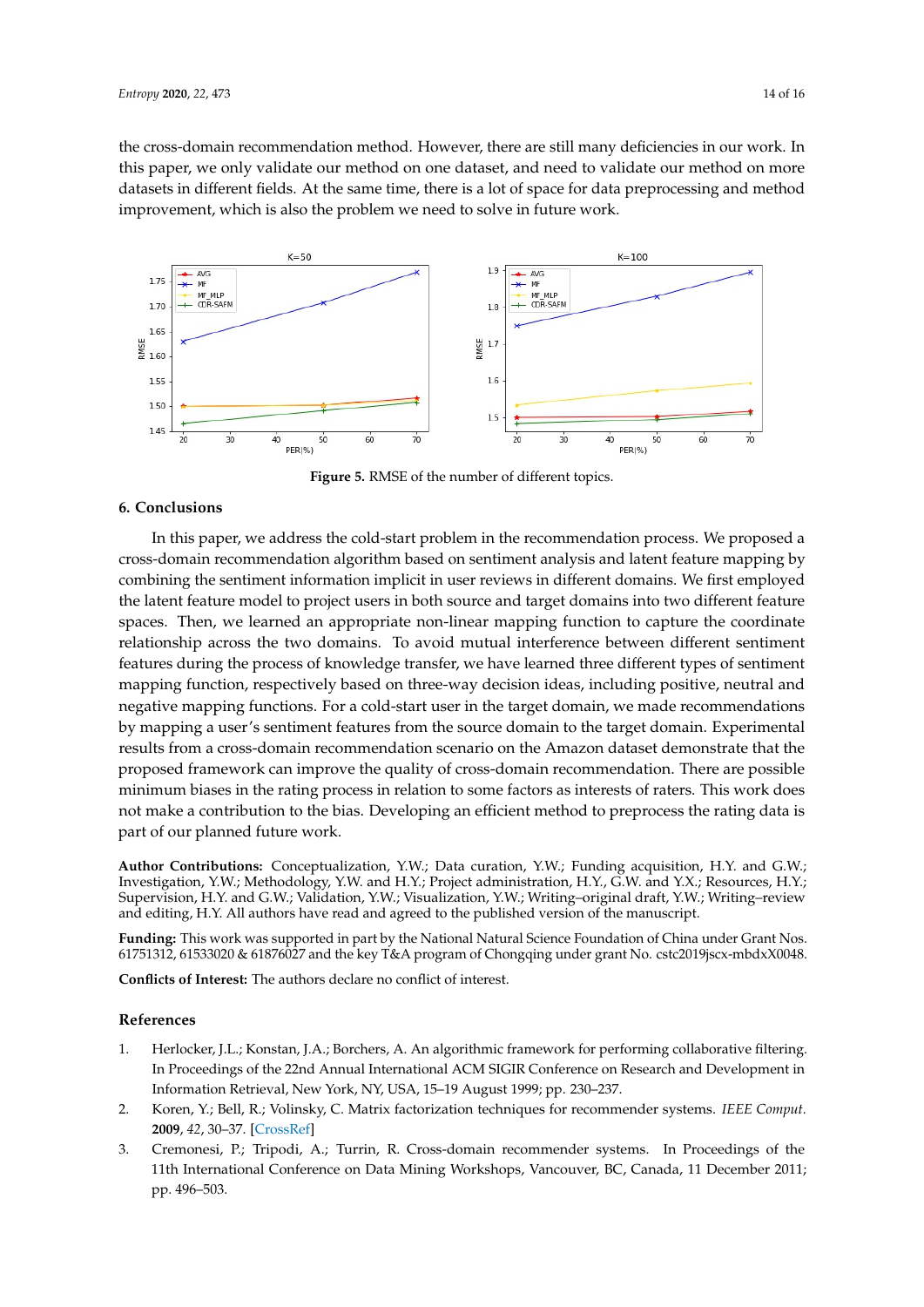- <span id="page-14-0"></span>4. Yao, Y.Y. Three-way decisions and cognitive computing. *Cogn. Comput.* **2016**, *8*, 543–554. [\[CrossRef\]](http://dx.doi.org/10.1007/s12559-016-9397-5)
- <span id="page-14-1"></span>5. Yu, H.; Wang, X.; Wang, G. An active three-way clustering method via low-rank matrices for multi-view data. *Inf. Sci.* **2020**, *507*, 823–839. [\[CrossRef\]](http://dx.doi.org/10.1016/j.ins.2018.03.009)
- <span id="page-14-2"></span>6. Pan, W.; Yang, Q. Transfer learning in heterogeneous collaborative filtering domains. *Artif. Intell.*, **2013**, *197*, 39–55. [\[CrossRef\]](http://dx.doi.org/10.1016/j.artint.2013.01.003)
- <span id="page-14-4"></span>7. Xin, X.; Liu, Z.; Lin C.Y. Cross-domain collaborative filtering with review text. In Proceedings of the 24th International Joint Conference on Artificial Intelligence, Buenos Aires, Argentina, 25 July–1 August 2015; pp. 1827–1834.
- <span id="page-14-3"></span>8. Wei, C.; Hsu, W.; Lee, M.L. A unified framework for recommendations based on quaternary semantic analysis. In Proceedings of the 34th International ACM SIGIR Conference on Research and Development in Information Retrieval, Beijing, China, 24–28 July 2011; pp. 1023–1032.
- <span id="page-14-5"></span>9. Jiang, M.; Cui, P.; Chen, X. Social recommendation with cross-domain transferable knowledge. *IEEE Trans. Knowl. Data Eng.*, **2015**, *27*, 3084–3097. [\[CrossRef\]](http://dx.doi.org/10.1109/TKDE.2015.2432811)
- 10. Nakatsuji, M.; Fujiwara, Y.; Tanaka, A. Recommendations Over Domain Specific User Graphs. In Proceedings of the 19th European Conference on Artificial Intelligence, Lisbon, Portugal, 16–20 August 2010; pp. 607–612.
- <span id="page-14-6"></span>11. Tiroshi, A.; Berkovsky, S.; Kaafar, M.A. Cross social networks interests predictions based on graph features. In Proceedings of the 7th ACM Conference on Recommender Systems, Hong Kong, China, 12–16 October 2013; pp. 319–322.
- <span id="page-14-7"></span>12. Gong, Q.; Chen, Y.; Hu, J.; Cao, Q.; Hui, P.; Wang, X. Understanding cross-site linking in online social networks. *ACM Trans. Web.* **2018**, *12*, 1–29. [\[CrossRef\]](http://dx.doi.org/10.1145/3213898)
- 13. Meo, P.D.; Ferrara, E.; Abel, F.; Aroyo, L.; Houben, G.J. Analyzing user behavior across social sharing environments. *ACM Trans. Intell. Syst. Technol.* **2014**, *5*, 1–31. [\[CrossRef\]](http://dx.doi.org/10.1145/2535526)
- <span id="page-14-8"></span>14. Li, Y.; Su, Z.; Yang, J.; Gao, C. Exploiting similarities of user friendship networks across social networks for user identification. *Inf. Sci.* **2020**, *506*, 78–98. [\[CrossRef\]](http://dx.doi.org/10.1016/j.ins.2019.08.022)
- <span id="page-14-9"></span>15. Yang, D.; He, J.; Qin, H. A graph-based recommendation across heterogeneous domains. In Proceedings of the 24th ACM International Conference on Information and Knowledge Management, Melbourne, Australia, 19–23 October 2015; pp. 463–472.
- <span id="page-14-10"></span>16. Shi, Y.; Larson, M.; Hanjalic, A. Tags as bridges between domains: Improving recommendation with tag-induced cross-domain collaborative filtering. In Proceedings of the 19th International Conference on User Modeling, Adaptation, and Personalization, Girona, Spain, 11–15 July 2011; pp. 305–316.
- <span id="page-14-11"></span>17. Mnih, A.; Salakhutdinov, R.R. Probabilistic matrix factorization. In Proceedings of the 22nd Annual Conference on Neural Information Processing Systems, Vancouver, BC, Canada, 8–10 December 2008; pp. 1257–1264.
- <span id="page-14-12"></span>18. Kumar, A.; Kumar, N.; Hussain, M. Semantic clustering-based cross-domain recommendation. In Proceedings of the 5th Edition Conference Ieee Symposium on Computational Intelligence and Data Mining, Orlando, FL, USA, 9–12 December 2014; pp. 137–141.
- <span id="page-14-13"></span>19. Blei, D.M.; Ng, A.Y.; Jordan, M.I. Latent dirichlet allocation. *J. Mach. Learn. Res.*, **2003**, *3*, 993–1022.
- <span id="page-14-14"></span>20. Song, T.; Peng, Z.; Wang, S. Review-based cross-domain recommendation through joint tensor factorization. In Proceedings of the 22nd International Conference on Database Systems for Advanced Applications, Suzhou, China, 27–30 March 2017; pp. 525–540.
- <span id="page-14-15"></span>21. Li, H.; Lin, R.; Hong, R. Generative models for mining latent aspects and their ratings from short reviews. In Proceedings of the 15th IEEE International Conference on Data Mining, Atlantic City, NJ, USA, 14–17 November 2015; pp. 241–250.
- <span id="page-14-16"></span>22. Hu, G.; Zhang, Y.; Yang, Q. Transfer Meets Hybrid: A Synthetic Approach for Cross-Domain Collaborative Filtering with Text. In Proceedings of the 28th International World Wide Web Conferences, San Francisco, CA, USA, 13–17 May 2019; pp. 2822–2829.
- <span id="page-14-17"></span>23. Pang, B.; Lee, L. Opinion mining and sentiment analysis. *Found. Trends Inf. Retr.* **2008**, *2*, 1–135. [\[CrossRef\]](http://dx.doi.org/10.1561/1500000011)
- <span id="page-14-18"></span>24. Hu, M.; Liu, B. Mining and summarizing customer reviews. In Proceedings of the 10th ACM SIGKDD International Conference on Knowledge Discovery and Data Mining, Seattle, WA, USA, 22–25 August 2004; pp. 168–177.
- <span id="page-14-19"></span>25. Diao, Q.; Qiu, M.; Wu, C.Y. Jointly modeling aspects, ratings and sentiments for movie recommendation (JMARS). In Proceedings of the 20th ACM SIGKDD international conference on Knowledge discovery and data mining, New York, NY, USA, 24–27 August 2014; pp. 193–202.